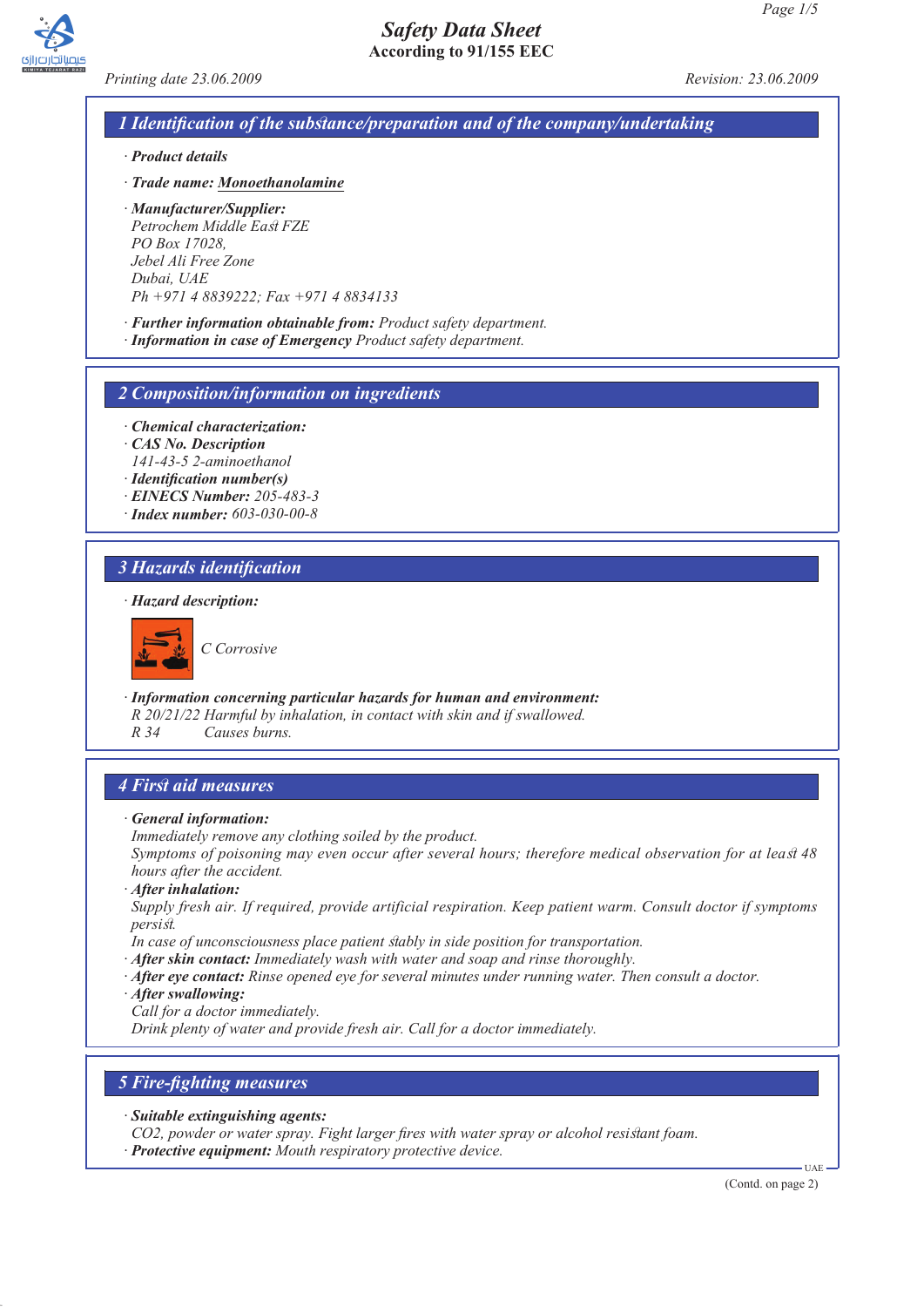*Printing date 23.06.2009 Revision: 23.06.2009*

## *Trade name: Monoethanolamine*

(Contd. of page 1)

## *6 Accidental release measures*

- *· Person-related safety precautions: Wear protective equipment. Keep unprotected persons away.*
- *· Measures for environmental protection: Dilute with plenty of water.*

*Do not allow to enter sewers/ surface or ground water.*

*· Measures for cleaning/collecting:*

*Absorb with liquid-binding material (sand, diatomite, acid binders, universal binders, sawdust). Use neutralizing agent.*

*Dispose contaminated material as waste according to item 13.*

*Ensure adequate ventilation.*

## *7 Handling and storage*

*· Handling:*

*· Information for safe handling: Ensure good ventilation/exhaustion at the workplace.*

- *· Information about fire and explosion protection: No special measures required.*
- *· Storage:*
- *· Requirements to be met by storerooms and receptacles: No special requirements.*
- *· Information about storage in one common storage facility: Not required.*
- *· Further information about storage conditions: Keep container tightly sealed.*

## *8 Exposure controls/personal protection*

*· Additional information about design of technical facilities: No further data; see item 7.*

| · Ingredients with limit values that require monitoring at the workplace: |  |
|---------------------------------------------------------------------------|--|
| 141-43-5 2-aminoethanol                                                   |  |

| PEL (USA)         | 6 mg/m <sup>3</sup> , 3 ppm                                                                                           |
|-------------------|-----------------------------------------------------------------------------------------------------------------------|
| REL (USA)         | Short-term value: 15 mg/m <sup>3</sup> , 6 ppm<br>Long-term value: 8 mg/m <sup>3</sup> , 3 ppm                        |
|                   |                                                                                                                       |
| TLV (USA)         | Short-term value: 15 mg/m <sup>3</sup> , 6 ppm                                                                        |
|                   | Long-term value: $7.5 \text{ mg/m}^3$ , $3 \text{ ppm}$                                                               |
| <i>IOELV (EU)</i> |                                                                                                                       |
|                   | Short-term value: 7.6 mg/m <sup>3</sup> , 3 ppm<br>Long-term value: 2.5 mg/m <sup>3</sup> , 1 ppm                     |
|                   | Skin                                                                                                                  |
|                   |                                                                                                                       |
|                   | WEL (Great Britain) Short-term value: 7.6 mg/m <sup>3</sup> , 3 ppm<br>Long-term value: 2.5 mg/m <sup>3</sup> , 1 ppm |
|                   |                                                                                                                       |

*· Additional information: The lists valid during the making were used as basis.*

*· Personal protective equipment:*

*· General protective and hygienic measures: Keep away from foodstuffs, beverages and feed. Immediately remove all soiled and contaminated clothing*

*Wash hands before breaks and at the end of work. Avoid contact with the eyes and skin.*

*· Respiratory protection:*

*In case of brief exposure or low pollution use respiratory filter device. In case of intensive or longer exposure use self-contained respiratory protective device.*

*· Protection of hands:*



*Protective gloves*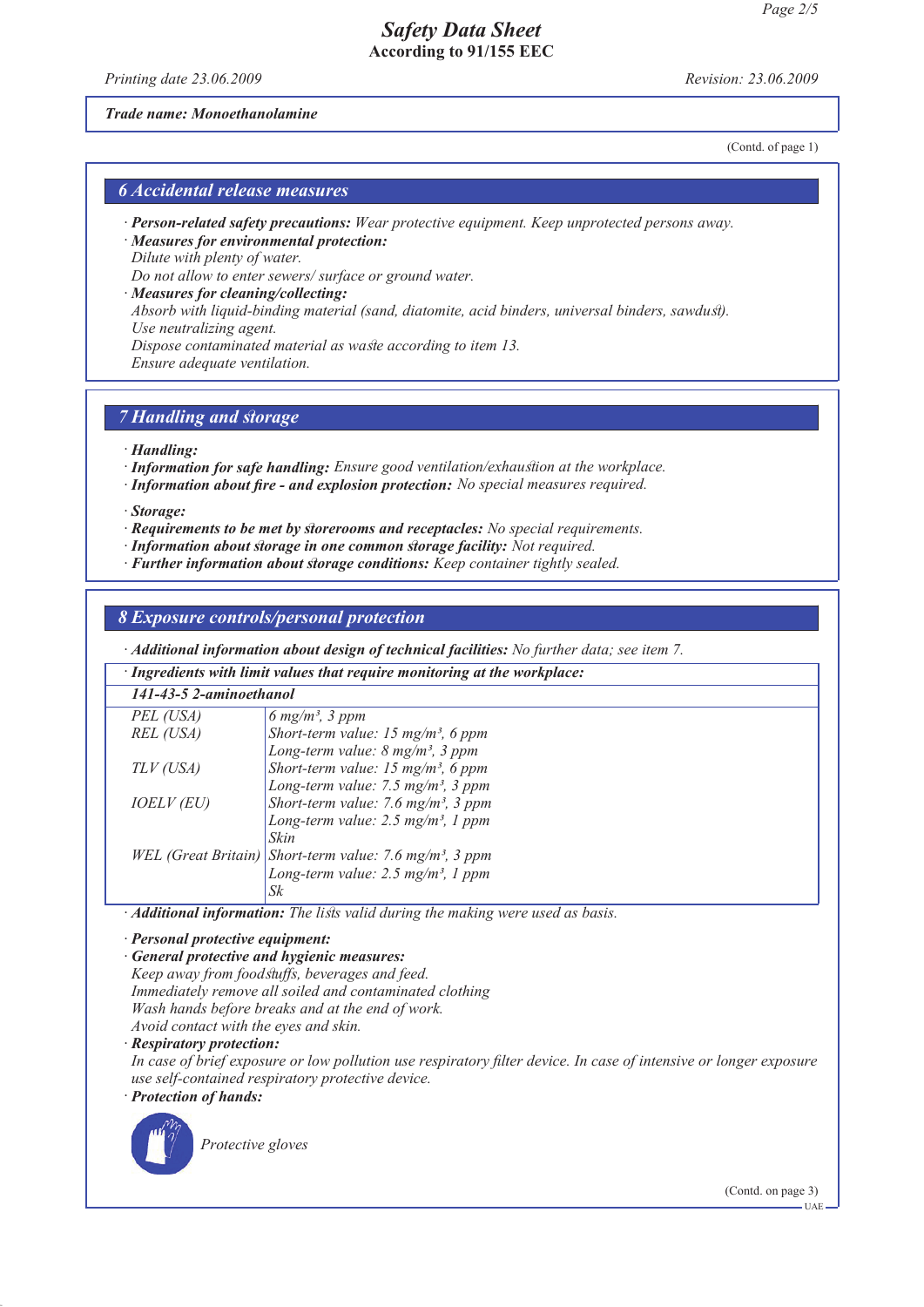*Printing date 23.06.2009 Revision: 23.06.2009*

(Contd. of page 2)

#### *Trade name: Monoethanolamine*

*The glove material has to be impermeable and resistant to the product/ the substance/ the preparation. Due to missing tests no recommendation to the glove material can be given for the product/ the preparation/ the chemical mixture.*

*Selection of the glove material on consideration of the penetration times, rates of diffusion and the degradation*

#### *· Material of gloves*

*The selection of the suitable gloves does not only depend on the material, but also on further marks of quality and varies from manufacturer to manufacturer.*

#### *· Penetration time of glove material*

*The exact break through time has to be found out by the manufacturer of the protective gloves and has to be observed.*

*· Eye protection:*



*Tightly sealed goggles*

# *9 Physical and chemical properties · General Information Form: Fluid*

| Colour:<br>Odour:                                                                                                                   | <i>Colourless</i><br>Ammonia-like             |
|-------------------------------------------------------------------------------------------------------------------------------------|-----------------------------------------------|
| $\cdot$ Change in condition<br>Melting point/Melting range: $10.3^{\circ}$ C<br><i>Boiling point/Boiling range:</i> $170^{\circ}$ C |                                               |
| · Flash point:                                                                                                                      | $93^{\circ}C$                                 |
| · Ignition temperature:                                                                                                             | $385^{\circ}C$                                |
| · Danger of explosion:                                                                                                              | Product does not present an explosion hazard. |
| $\cdot$ Vapour pressure at 20 $\circ$ C:                                                                                            | $0.3$ hPa                                     |
| $\cdot$ Density at 20 $\circ$ C:                                                                                                    | 1.01 $g/cm^3$                                 |
| · Solubility in / Miscibility with<br>water at $20^{\circ}$ C:                                                                      | $\frac{1}{g}$                                 |
| $\cdot$ <i>Viscosity:</i><br>Dynamic at $20^{\circ}$ C:                                                                             | $23$ mPas                                     |

## *10 Stability and reactivity*

*· Thermal decomposition / conditions to be avoided: No decomposition if used according to specifications.*

*· Dangerous reactions No dangerous reactions known.*

*· Dangerous decomposition products: No dangerous decomposition products known.*

## *11 Toxicological information*

#### *· Acute toxicity:*

*· LD/LC50 values relevant for classification:*

*Oral LD50 2050 mg/kg (rat)*

*Dermal LD50 1000 mg/kg (rabbit)*

(Contd. on page 4)

UAE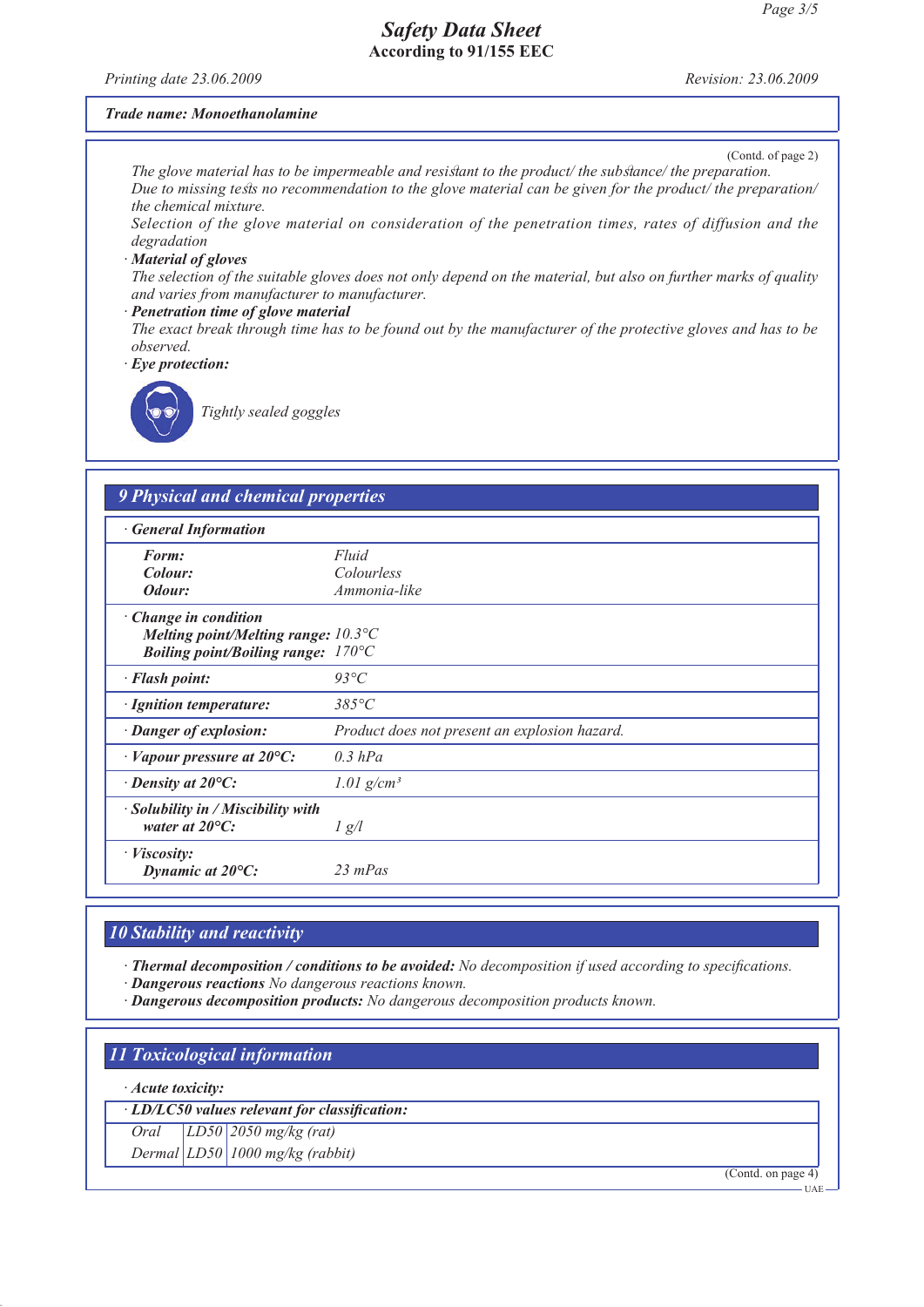*Printing date 23.06.2009 Revision: 23.06.2009*

(Contd. of page 3)

#### *Trade name: Monoethanolamine*

- *· Primary irritant effect:*
- *· on the skin: Caustic effect on skin and mucous membranes.*
- *· on the eye: Strong caustic effect.*
- *· Sensitization: No sensitizing effects known.*
- *· Additional toxicological information:*

*Swallowing will lead to a strong caustic effect on mouth and throat and to the danger of perforation of esophagus and stomach.*

## *12 Ecological information*

*· General notes:*

*Water hazard class 1 (German Regulation) (Assessment by list): slightly hazardous for water Do not allow undiluted product or large quantities of it to reach ground water, water course or sewage system.*

*Must not reach sewage water or drainage ditch undiluted or unneutralized.*

## *13 Disposal considerations*

- *· Product:*
- *· Recommendation*

*Must not be disposed together with household garbage. Do not allow product to reach sewage system.*

- *· Uncleaned packaging:*
- *· Recommendation: Disposal must be made according to official regulations.*
- *· Recommended cleansing agents: Water, if necessary together with cleansing agents.*

## *14 Transport information*

*· Land transport ADR/RID (cross-border)*



| $\cdot$ ADR/RID class:<br>$\cdot$ Danger code (Kemler): 80<br>· UN-Number:<br>· Packaging group: | 8 Corrosive substances.<br>2491<br>Ш      |
|--------------------------------------------------------------------------------------------------|-------------------------------------------|
| · Hazard label:                                                                                  | 8                                         |
|                                                                                                  | · Description of goods: 2491 ETHANOLAMINE |
| · Maritime transport IMDG:                                                                       |                                           |
| · IMDG Class:                                                                                    | 8                                         |
| ⋅ UN Number:                                                                                     | 2491                                      |
| · Label                                                                                          | 8                                         |
| · Packaging group:                                                                               | Ш                                         |
| <b>*******</b>                                                                                   | $\sim$ $\sim$ $\sim$                      |

- *· EMS Number: F-A,S-B*
- *· Marine pollutant: No*

(Contd. on page 5)

UAE